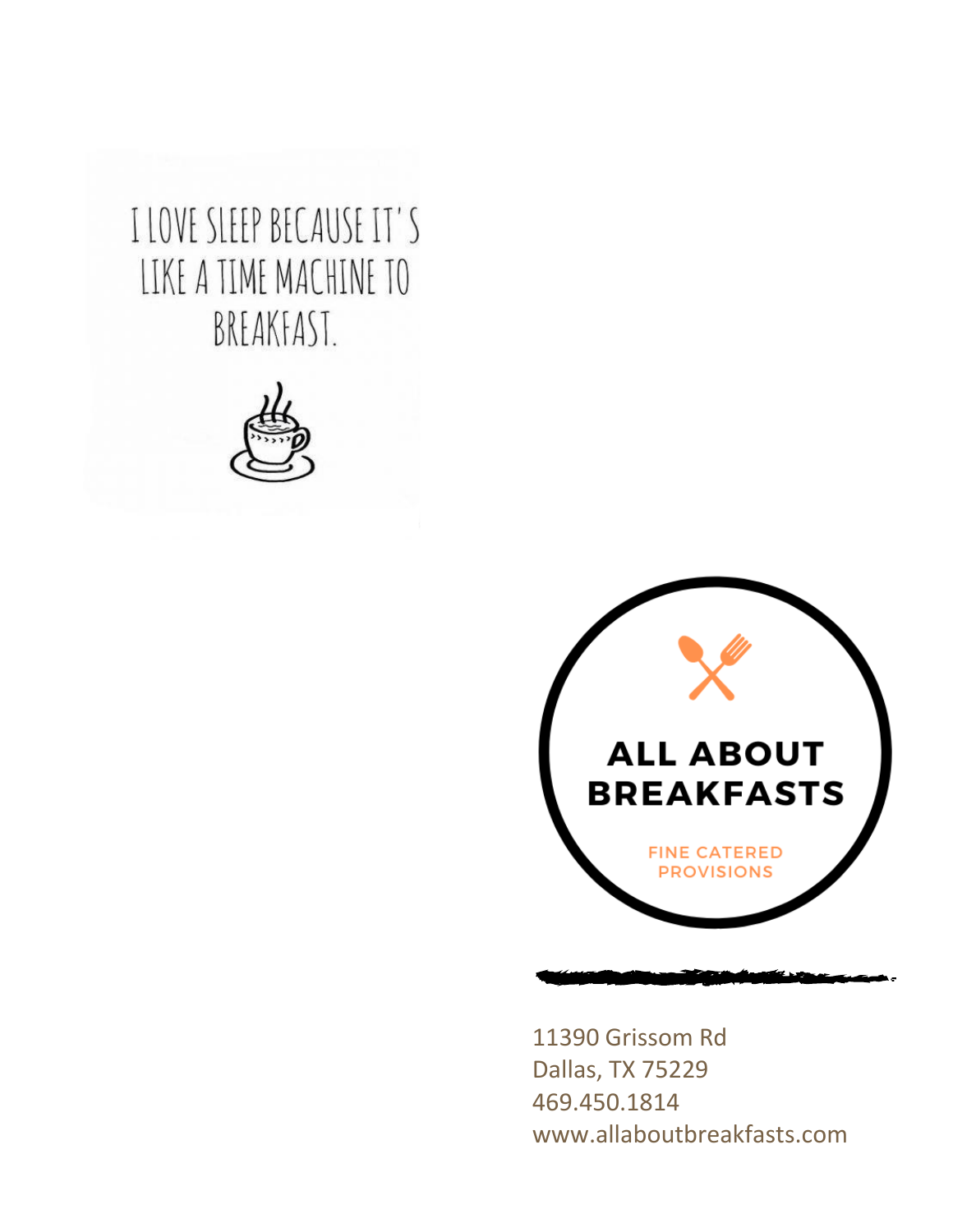### **SPECIALTY BREAKFASTS**

CROISSANT EGG SOUFLEE CASSEROLE WITH CHEDDAR HASHBROWNS 12 SPINACH MUSHROOM

BACON AND COLBY JACK

BLACK FOREST HAM AND SWISS

CONTINENTAL BREAKFASTS 11.50 ASSORTED PASTRIES AND MUFFINS, FRUIT SALAD AND APPLE, CRANBERRY OR ORANGE **JUICE** 

SOUTHERN BREAKFAST 13 BISCUITS, SAUSAGE, CREAM GRAVY, SCRAMBLED EGGS

BELGIUM WAFFLE BREAKFAST 13 MAPLE SYRUP, BERRIES, NUTS AND CHOCOLATE CHIPS, SAUSAGE AND SCRAMBLED EGGS

SMOKED SALMON PLATTER 15 CREAM CHEESE, BAGELS, TOMATOES, RED ONION AND CAPERS

BREAKFAST WRAP BAR 13 SALSA, BACON, SAUSAGE, BREAKFAST POTATOES, TORTILLAS, CHEESE, SCRAMBLED EGGS

+3 BRISKET

APPLE CINNAMON ENGLISH PANCAKE PUDDING 13 WITH SAUSAGE OR CANADIAN BACON AND BREAKFAST POTATOES

GRAND MARNIER FRENCH CHALLAH PUDDING 13

### **CONTINUED…**

FRENCH CREPES 13 WITH SAUSAGE OR CANADIAN BACON WITH BREAKFAST POTATOES

STRAWBERRY AND MASCAROPNE

NUTELLA AND BANANA

CHALLAH FRENCH TOAST 13 WITH SAUSAGE OR CANADIAN BACON AND BREAKFAST POTATOES

SPANISH FRITTATA 12 MUSHROOMS, BELL PEPPERS, SUNDRIED TOMATOES, GOAT CHEESE AND POTATOES WITH SAUSAGE OR CANADIAN BACON

SOUTHERN GRITS AND EGGS 13 STONE CUT GRITS WITH CHEDDAR AND SCRAMBLED EGGS WITH SAUSAGE OR CANADIAN BACON

MIIGAS 13 EGGS, CHEESE, TOMATO, ONION, JALAPENOS, TORTILLAS CHIPS, CILANTRO AND AVOCADO WITH SAUSAGE OR CANADIAN BACON AND BREAKFAST POTATOES

MEXICAN CHILAQUILES 13 CANADIAN BACON OR SAUSAGES

INDIVIDUAL BREAKFAST CHICKEN BURRITOS 7.75 SCRAMBLED EGGS, FRIED CHICKEN, CHEESE, HASHBROWNS

CROISSANT BREAKFAST SANDWICHES 7.75 BACON AND CHEDDAR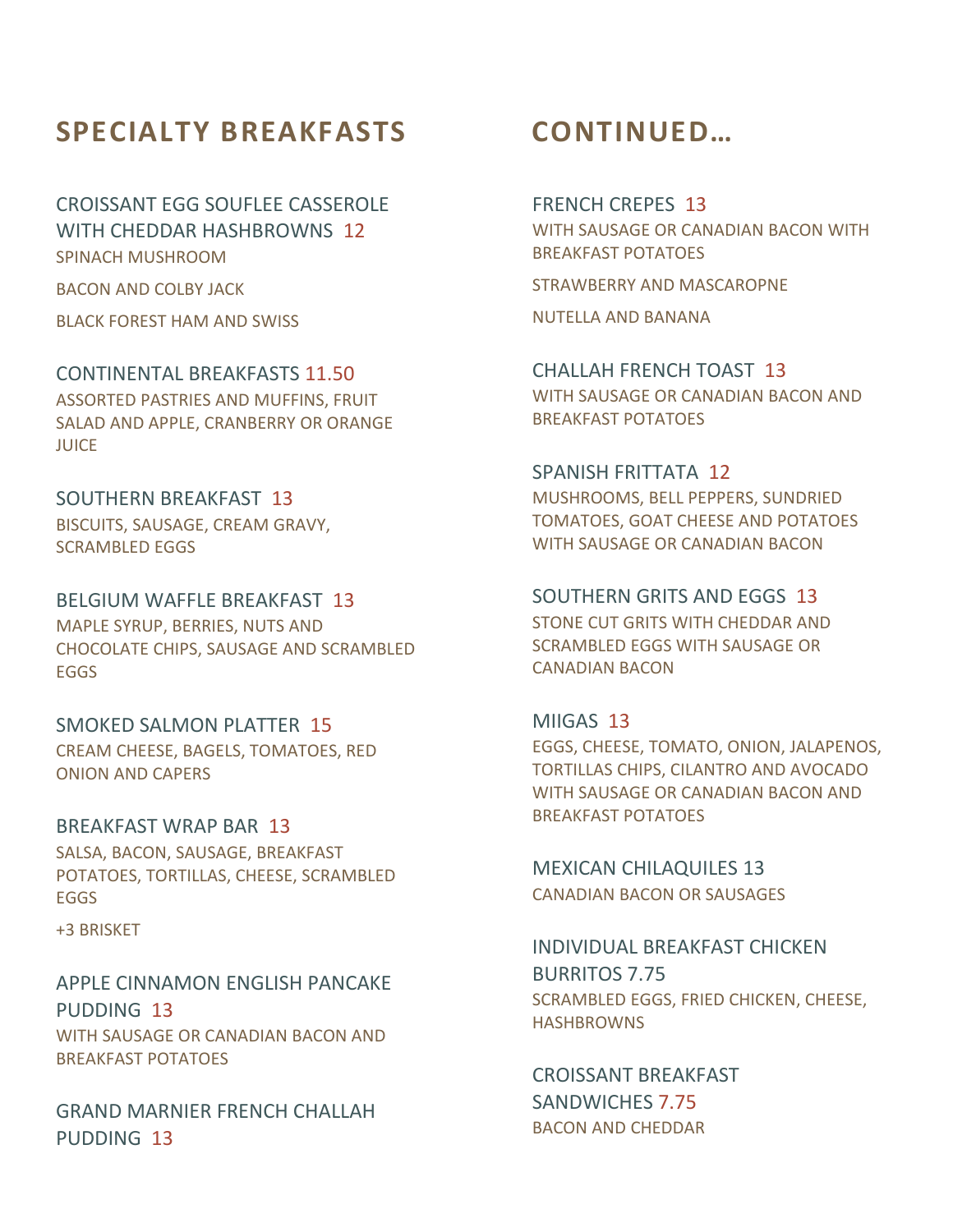# **SPECIALTY BREAKFASTS**

INDIVIDUAL BREAKFAST TACOS 4.5 BACON AND CHEESE SAUSAGE AND CHEESE CHEESE

BRISKET +2

GREEK YOGURT, GRANOLA AND SEASONAL FRUIT PARFAIT 7

OATMEAL BAR 7 DRIED CRANBERRIES, BERRIES, NUT AND BROWN SUGAR

## **ACTION STATIONS\***

### SPECIALTY SMOOTHIE BAR ACTION STATION **15**

FROZEN STRAWBERRIES, BLUEBERRIES, RASPBERRIES, BANANAS, AND MANHO – APPLE AND CRANBERRY JUICE, ALMOND MIL, GREEK YOGURT -SPINACH, CHIA SEEDS AND PROTEIN P O W D E R

OMLETTE STATION 16 SHREDDED CHEDDAR, CRUMBLED BACON, CRUMBLED SAUSAGE, DICED PEPPERS, MUSHROOMS, SPINACH, DICED TOMATO, DICED ONION WITH RED AND GREEN SALSA

**BELGIAN WAFFLE STATION 16** WHIPPED CREAM, BERRIES, NUTS, CHOCOLATE CHIPS, SCRAMBLED EGGS, CHOICE OF BACON, SAUSAGE OR CANADIAN BACON

#### *\* C H E F I S R E Q U I R E D F O R A C T I O N STATION (MIN \$100 FOR TWO HOURS)*

## **SIDES…**

WOOD SMOKED BACON 4

CANDIED BACON 4

PORK SAUSAGE 3

CANADIAN BACON 3

LAVENDAR CINNAMON ROLLS 5 (MIN DOZEN)

SEASONAL FRUIT SALAD 4

BREAKFAST PASTRIES AND MUFFINS 4

BAGEL, SCHMEARS AND JAMS 4

SCRAMBLED EGGS 4